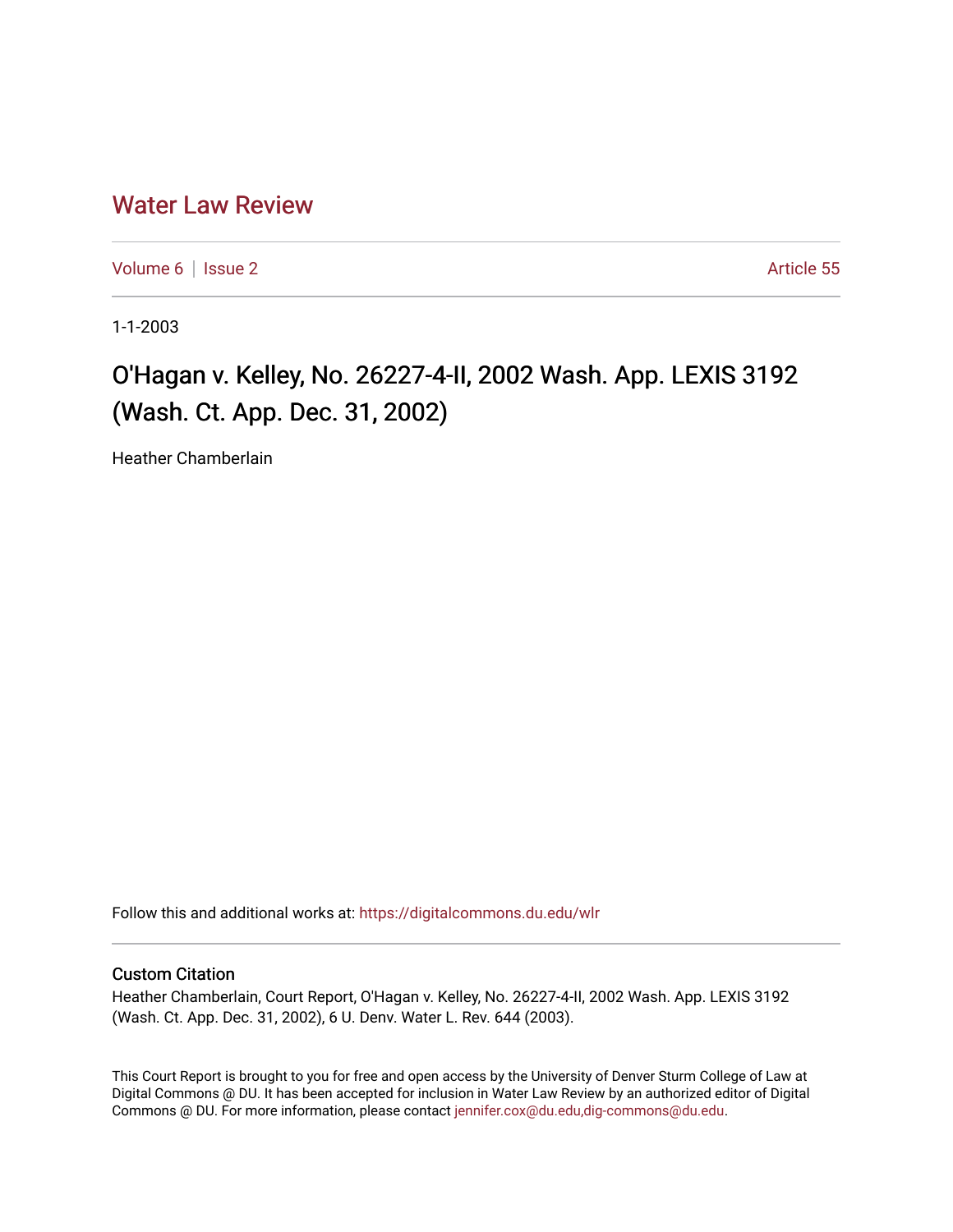line from the cistern. No breach of the easement terms occurred because Mr. McNally undertook such action to ensure continued use of the shared water system, a right he enjoyed under the easement agreement. Accordingly, Zadra was not entitled to damages for breach of the easement agreement and thus could not mitigate by drilling a separate well.

Still in effect, the easement agreement required forfeiture of interest in the water system if the users "secure or obtain a working well." The court noted Zadra's separately drilled well satisfied her use requirements of the water system; therefore, her duty to forfeit rights in the shared system was not excused.

Thus, the court affirmed the superior court's holding in favor of the McNallys.

*J Reid Bumgarner*

O'Hagan v. Kelley, No. 26227-4-II, 2002 Wash App. LEXIS 3192 (Wash. **Ct. App.** Dec. **31, 2002)** (holding that to establish an injury from decreased water level due to an excavation project, plaintiff must establish the excavation project caused the decreased water level and not merely that the water level fell after they completed excavating).

The O'Hagans, the Kelleys, and the Hulberts jointly used water from Deer Creek in Pacific County. In 1993, Pacific County authorized the Pacific County Drainage District ("PCDD") to excavate a drainage ditch from Deer Creek. During the excavation project, Brian Hulbert, the PCDD commissioner, selected the excavation site. After PCDD completed the excavation project, the water level fell below the O'Hagan's culvert. Consequently, the O'Hagans sued Pacific County, PCDD, and the Hulberts for diverting water, negligently or intentionally, from the O'Hagans' property. Additionally, the O'Hagans sued the Kelleys for moving their diversion point, which the O'Hagans claimed also diverted water from their property. The Pacific County Superior Court found the Kelleys had moved their diversion point and diverted water from the O'Hagan's property. However, the superior court granted summary judgment to Pacific County and PCDD on the negligence claim, finding they did not owe the O'Hagans a special duty. The superior court also dismissed the remaining claims against Pacific County, PCDD, and the Hulberts, finding the O'Hagans did not establish the excavation altered the flow of Deer Creek. The O'Hagans appealed to the Washington Court of Appeals, challenging the superior court's grant of summary judgment and dismissal.

The appellate court first addressed whether the superior court correctly concluded the excavation project did not cause the water level to fall. The superior court found the Deer Creek water level fell below the culvert after PCDD completed the excavation project. However, the superior court concluded that the Kelleys caused the